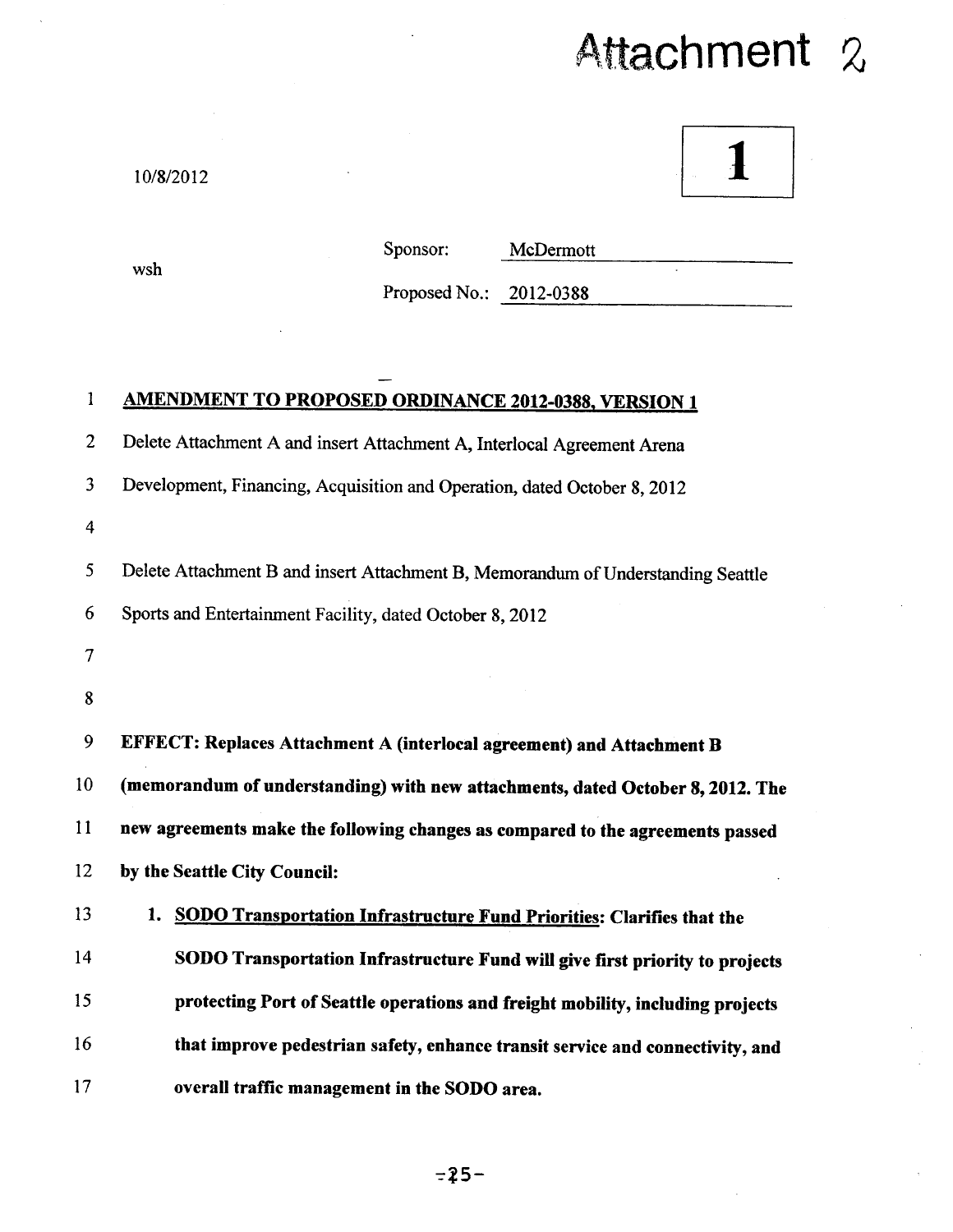| 18 | 2. | Projects to Compete for Federal and State Funds: Adds requirement that              |
|----|----|-------------------------------------------------------------------------------------|
| 19 |    | federal and state funding requests made through existing Puget Sound                |
| 20 |    | Regional Council (PSRC) processes shall compete with other projects in              |
| 21 |    | accordance with existing PSRC criteria and procedures. Requests for                 |
| 22 |    | competitively awarded federal and state funding made outside the PSRC               |
| 23 |    | process shall follow appropriate competitive processes and give consideration       |
| 24 |    | to previously identified regional transportation improvement needs.                 |
| 25 | 3. | Decision-making Related to Put and Call Options: Establishes a specific             |
| 26 |    | dispute resolution process between the City and County related to the Put           |
| 27 |    | and Call options.                                                                   |
| 28 |    | The City and County shall agree in writing on decisions related to the<br>$\bullet$ |
| 29 |    | Put and Call options.                                                               |
| 30 |    | If the City and County do not reach agreement at the end of the<br>$\bullet$        |
| 31 |    | Arena Use Agreement, then within 30 calendar days, they would seek                  |
| 32 |    | to resolve the dispute informally.                                                  |
| 33 |    | If informal meetings and communications do not resolve the dispute,<br>۰            |
| 34 |    | then either party would have 10 calendar days to submit the dispute                 |
| 35 |    | to mediation.                                                                       |
| 36 |    | Once submitted to mediation, the parties would have 30 calendar days<br>٠           |
| 37 |    | to mediate the dispute.                                                             |
| 38 |    | If the dispute remains unresolved after mediation, then either party<br>۰           |
| 39 |    | would have 10 calendars days to submit the dispute to binding                       |
| 40 |    | arbitration. The arbitrator may consider the relative financial                     |

 $-226-$ 

 $\ddot{\ddot{\cdot}}$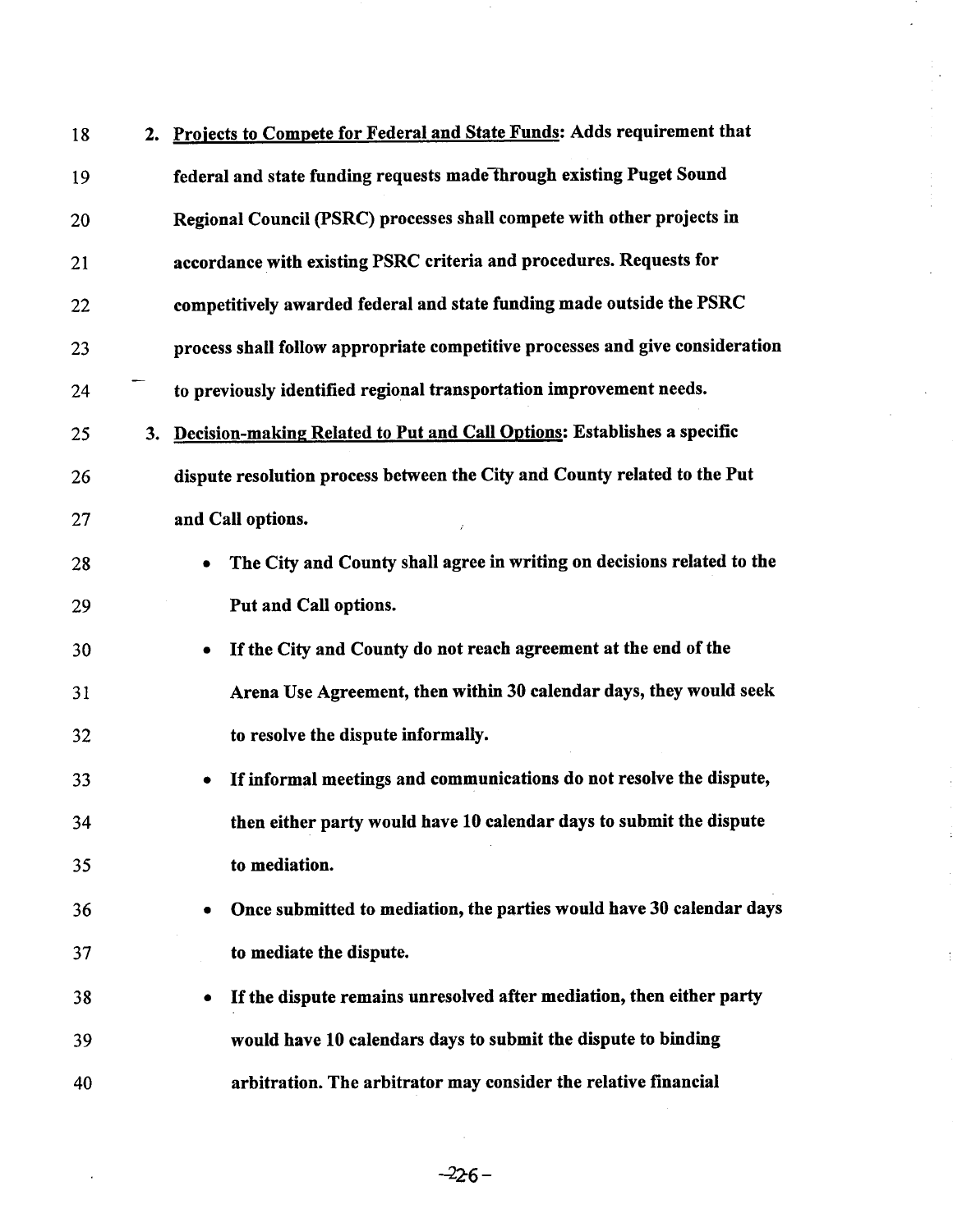| 41 | participation of the parties and would make a final and binding                    |
|----|------------------------------------------------------------------------------------|
| 42 | decision regarding the dispute within 60 calendar days after                       |
| 43 | submission.                                                                        |
| 44 | The total process amounts to a total of 140 days after the end of the<br>$\bullet$ |
| 45 | term.                                                                              |
| 46 | Deadlines may only be extended if both parties agree in writing to a<br>٠          |
| 47 | different set of deadlines.                                                        |
| 48 | Clarifying City-County Roles in Economic Impact Analysis: Returns the cost<br>4.   |
| 49 | cap for the Analysis from \$150,000 to \$200,000 as previously approved by the     |
| 50 | County Council. Clarifies that the City shall enter into a contract with the       |
| 51 | consultant with the County identified as a third-party beneficiary. Requires       |
| 52 | that the Consultant not act as an advocate for or be retained by ArenaCo or        |
| 53 | other entities with regard to any of the issues that are addressed in the          |
| 54 | analysis until after the City has acquired the project site from ArenaCo. Note     |
| 55 | that the dispute resolution process generally required for the City and            |
| 56 | County in the management of the project and the Arena would not apply to           |
| 57 | the economic impact analysis. The City and County must agree on all                |
| 58 | decisions related to the analysis.                                                 |
| 59 |                                                                                    |
| 60 | Governance in NBA-only scenario: Changes the County's single representative on     |
| 61 | the advisory board in the case of a NBA-only Scenario from an appointee of the     |
| 62 | County Council to the County's Chief Administrative Officer or designee.           |

 $\bar{z}$ 

**63** 

 $\overline{\phantom{a}}$